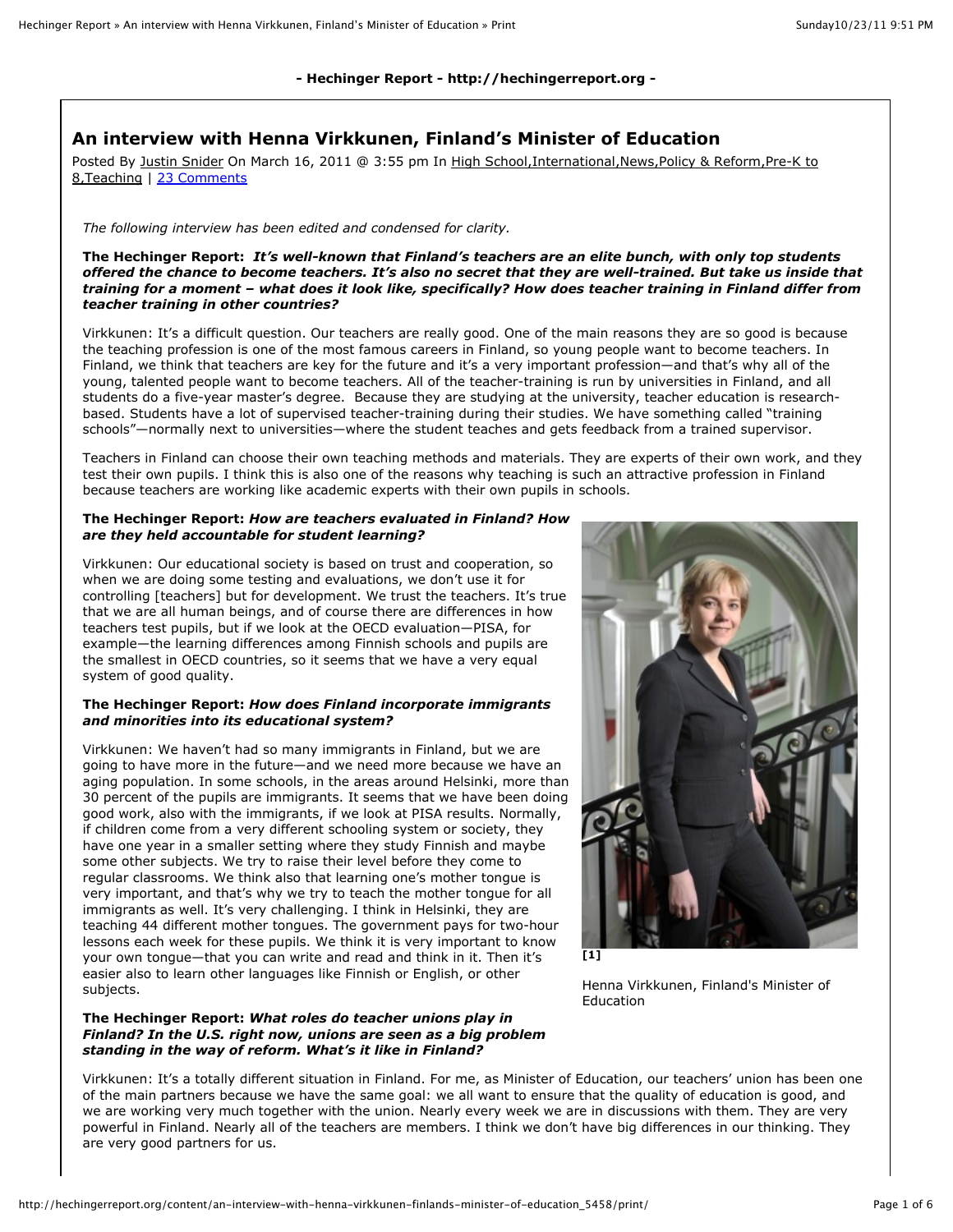## **The Hechinger Report:** *What do you think the U.S. can and should learn from Finland when it comes to public education?*

Virkkunen: It's a very difficult question. An educational system has to serve the local community, and it's very much tied to a country's own history and society, so we can't take one system from another country and put it somewhere else. But I think that teachers are really the key for a better educational system. It's really important to pay attention to teacher training, in-service training and working conditions. Of course, the teachers always say we also have to pay attention to their salaries. But in Finland, it seems that the salaries are not the main reason it's an attractive profession. Teachers aren't very badly paid. They earn the average if you look at other academic professions.

## **The Hechinger Report:** *In the U.S., it's estimated that 50 percent of new teachers quit within five years. I suspect it's different in Finland. Is teaching seen as a lifelong career in Finland?*

Virkkunen: Teaching is a lifelong career in Finland, but right now we are doing an evaluation of why some teachers leave their jobs. The rate isn't very high. It's often men who leave, as they find jobs with higher salaries. We have to develop some kind of mentoring system because the new, young teachers need support. Often the feedback I hear from young teachers is that it is not easy to cooperate with parents, for example, so that is one of the areas where young teachers need support from their colleagues.

## **The Hechinger Report:** *What's something important but not widely known or well understood about public education in Finland?*

Virkkunen: We teach all pupils in the same classrooms. We don't have really good, top schools and very poor, bad schools. We are quite good at giving special support to students with learning difficulties. About 25 percent of our pupils receive some kind of special support, but in regular classrooms—often the teacher has an assistant in the classroom. We also think it is very important that there aren't too many pupils per teacher. We don't have legislation limiting class size, but the average class size for all grades is 21. In first- and second-grade, it's 19.

We think we can have equality and good quality at the same time—that they are not opposites.

Our students spend less time in class than students in other OECD countries. We don't think it helps students learn if they spend seven hours per day at school because they also need time for hobbies, and of course they also have homework.

# **23 Comments To "An interview with Henna Virkkunen, Finland's Minister of Education"**

**#1 Comment** By leonie haimson On March 16, 2011 @ 6:18 pm

Thank you for not editing out her remarks on class size. According to Sam Abrams, Finland turned their educational system around in the 1970's when they reduced class size, and eliminated tracking at the same. I think her remarks on inclusion of special needs students is very important as well. I do not believe that this can be done w/out small classes. Unfortunately, that is exactly what the NYC DOE is trying to do, with the misguided support of Bill Gates and Arne Duncan.

## **#2 Comment** By John Bennett On March 16, 2011 @ 7:35 pm

There a number of characteristics of the education systems, the teachers, and their education / training that are both different from ours in the US. Most importantly however I believe would be everyone and every effort working in concert. Not surprisingly then, I believe the status in the US shows prescriptive solutions, questionable union positions, and lots of finger pointing.

## **#3 Comment** By Tricia Hallson On March 16, 2011 @ 11:48 pm

Great interview. I have been to Finland and was able to appreciate beautiful Helsinki, and the standard of living is very respectable there.

I can draw many parallels to teaching where I live in Central Canada, and in many ways I think we also have a school system to be proud of. Two of the things that stand out that we could learn from I think are the smaller class sizes and teaching children in their mother tongue that immigrate from other cultures. We have a rapidly growing immigrant population here and I can't help but think after reading this of what a sensible strategy this is to employ.

I also admire Finland's socialist strategy in regard to education. We have a great deal of social and educational problems that can be traced back to child poverty rates that are not addressed by our government. There lunch and supplies are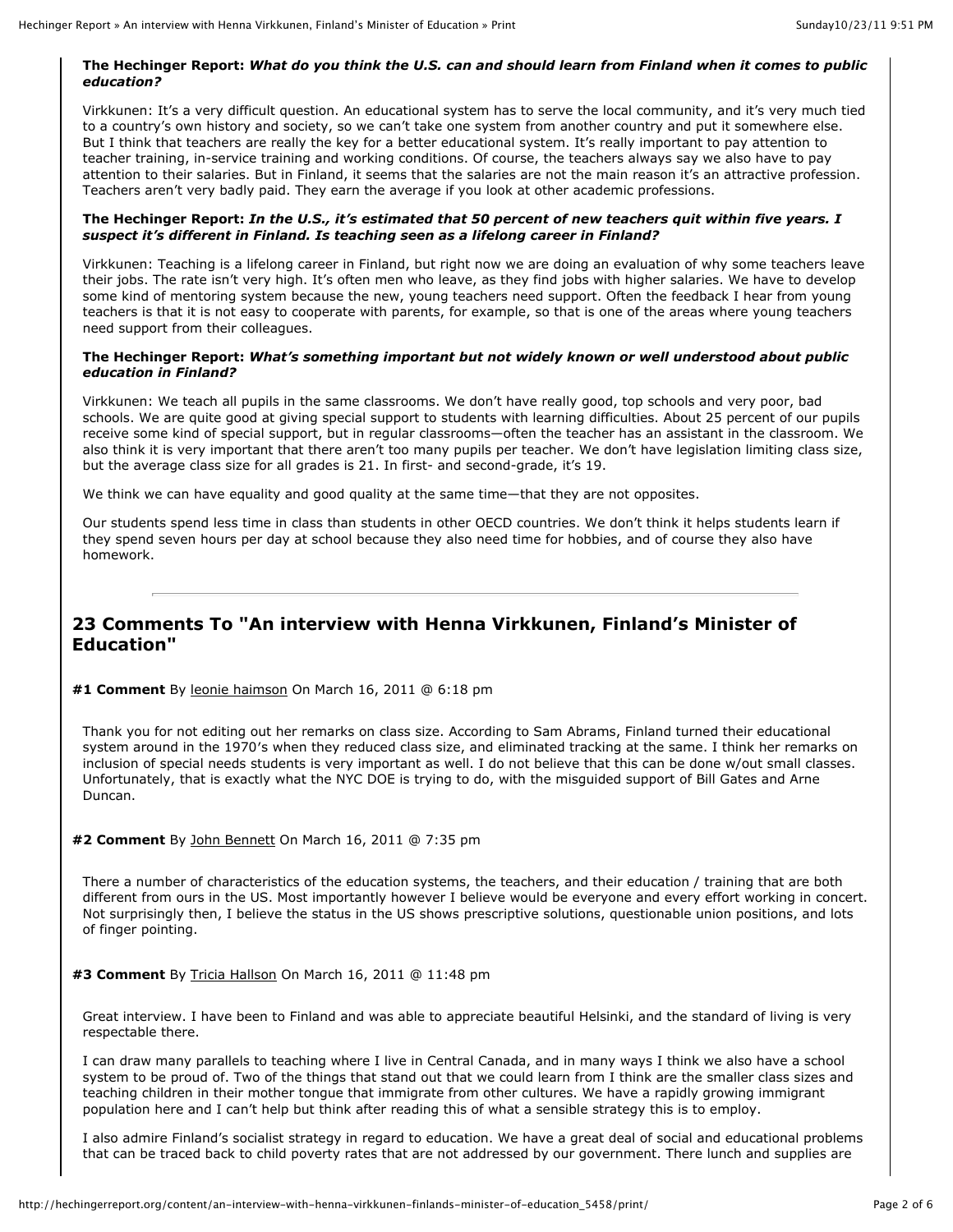included in a free education. If you go on to higher education the fees are paltry (although in our province through tax incentives we have thoroughly improved on this). This is a great strategy to provide hope that there is a better life that is attainable through education, because education is highly attainable.

One last thing, with union breaking in the United States making educators fear for their livelihoods, how do they expect intelligent, well educated individuals to stay in the teaching profession? The measures undertaken in Wisconsin and being considered in like minded states are beyond measured cuts. They speak of a total lack of respect for the professionals that are responsible for educating the future of their country. How unfortunate.

## **#4 Comment** By Ellen Valle On March 17, 2011 @ 8:04 am

I'm an American who has lived in Finland for many years; my daughter has been through the whole educational system, from kindergarten through university. I've also myself taught university students who were training to become English teachers. I thus have a fairly good overview of the system, and I can say that by and large it works beautifully; very few children fall through the cracks. There are two factors, however, which have made the system relatively painless to apply: first of all the implicit and explicit egalitarianism of the society as a whole (the famous Scandinavian "welfare state"), and secondly the relative ethnic homogeneity, until quite recently, of the population. The first is of course anathema to Americans (unfortunately); the second is becoming obsolete everywhere in the world. I'm happy to have had the chance to live here — this is a good way to live. There have been an increasing number of studies lately showing that societies with the smallest inequalities of income and standard of living are the happiest; I would refer American readers to the series of articles published last year by the late Tony Judt in the New York Review of Books. And without this kind of egalitarianism you can't have an educational system like the Finnish one. Education doesn't exist in isolation from the rest of the society; it's an integral part of it, and both reflects and shapes its values.

**#5 Comment** By Sandra Stotsky On March 17, 2011 @ 10:15 am

1. Did the Hechinger Institute interviewer find out what percentage of grade 9 students leaving compulsory education enroll in the upper secondary general studies high schools for 3 years? What percentage enroll in upper secondary vocational schools?

2. Did the interviewer find out what the difference in academic training is between prospective elementary and secondary content teachers?

3. Did the interviewer find out what the content of the academic coursework is for a BA degree for the prospective elementary teacher who is admitted to the department of educational sciences (education program major)after graduation from an upper secondary general studies program and passing the matriculation exam?

4. Did the interviewer find out what the content of the academic coursework is for a BA degree for the prospective teacher of a subject in grades 7-12?

**#6 Comment** By Kari Rajala On March 17, 2011 @ 3:47 pm

For Sandra:

1. In hole Finland about 50-50. In bigger towns maybe 60 to general high schools but some parts of Finland 60% to vocational schools.

[2]  $2. -4.$ 

Teacher training in Finland (in English) [3]

**#7 Pingback** By Education in Finland | Hokowhitu School On March 17, 2011 @ 5:27 pm

[...] Australia, Canada and USA? Here's an interview with the Finnish Minister of Education. (link here) An interview with Henna Virkkunen, Finland's Minister of Education By Justin Snider The [...]

**#8 Comment** By Patrick Groff On March 17, 2011 @ 7:44 pm

I notice in the interview with Finland's education minister that she never indicates that this country is different from the U.S. in that it does not lump its children into schools that service either children from upper-income families, as versus ones living in low-income homes, as is the case in the U.S. The horrific effect of this U.S. practice is that many more teachers are fired from the first schools above, than from the latter ones. In short, teachers in the first group only rarely are said to be ineffective. To the contrary, the second type of teachers are regularly accused of this deriliction. The U.S practice of blaming these latter teachers of failure of duty supposedly is compensated for by applications of much federal money to their school districts. Unfortunately, that has been a noticable failure, much to the agony of the teachers in question since it is yet another means to degrade them.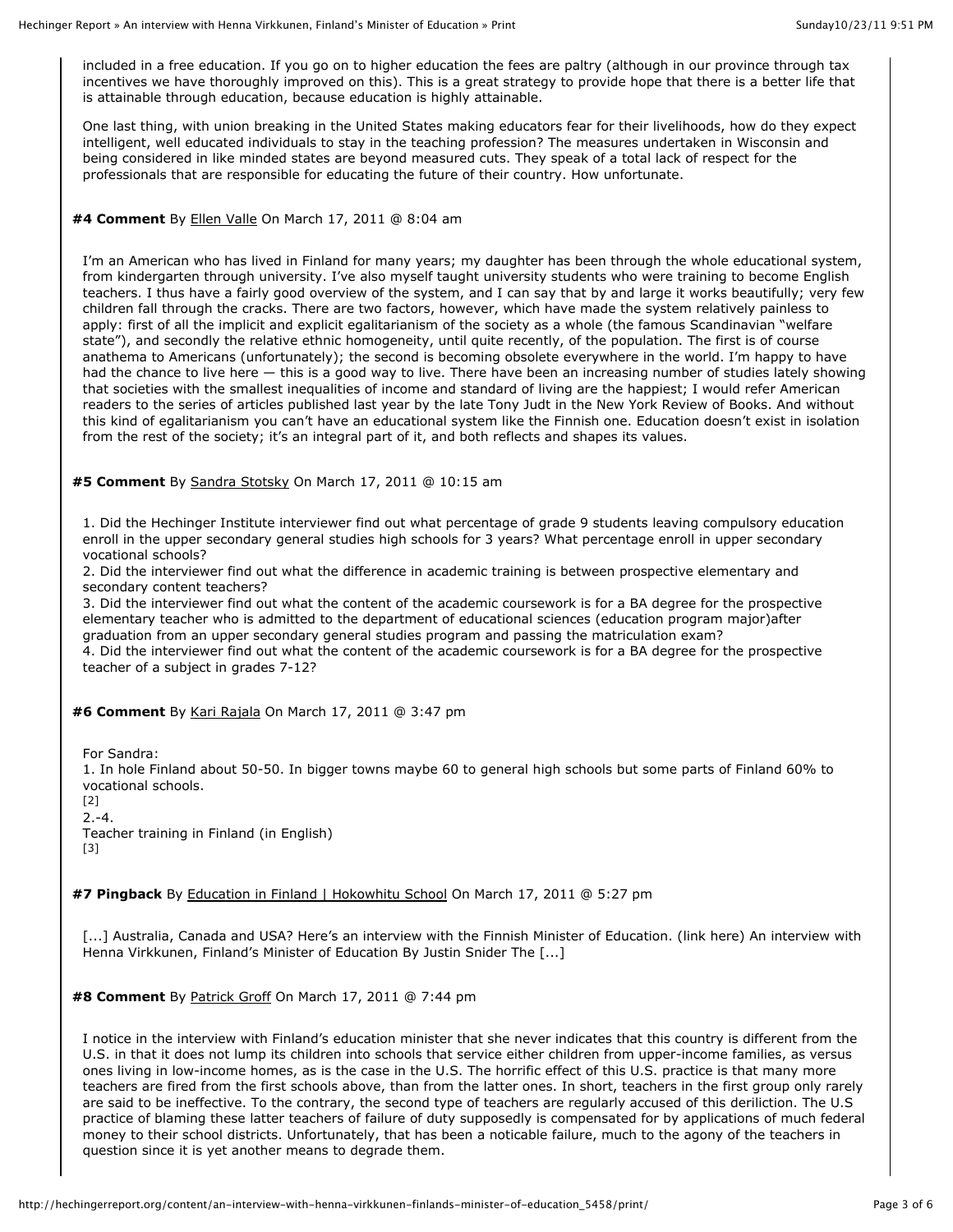**#9 Pingback** By Teaching in Finland « Center for Teaching On March 18, 2011 @ 5:49 am

[...] Snider wrote a recent story in the Huffington Post and Hechinger Report based on an interview with Henna Virkunnen, the Minister [...]

**#10 Comment** By Russ Coles On March 18, 2011 @ 8:15 am

What is truly astonishing is the success of English as second language training in Finland. English-speaking schools in Canada need to figure out this secret so that they can adopt the strategies for their French as a 2nd language education so that they can actually create a bilingual (French/English) population.

**#11 Pingback** By A World Out of Balance – Do We Still Value Our Children? | Antipandemonium On March 18, 2011 @ 9:13 am

[...] We certainly don't treat them with the esteem they are getting in Finland!  $[4]$ . [...]

**#12 Comment** By Els Heijnen-Maathuis On March 18, 2011 @ 9:13 am

Finland is in this regard not so different from some of the other European mainland countries and their education systems. In the Netherlands there are hardly any private PRIMARY schools, which means that children from all different backgrounds (whether the child of a minister or of a street-sweeper) go the the same public school. This creates responses to education that acknowledge and respond to difference and diversity of learners and learning, while teachers are trained to be creative, out-of-the-box thinkers, reflective practitioners and using a lot of inclusive formative assessment methods (versus standardized tests and exams).

**#13 Comment** By robert fazio On March 18, 2011 @ 2:10 pm

Class size to me is the key less is more.If we can get our teachers to understand that you can't teach one way we will become a better organization.Rigor,relevancy and relationships also are very important.Principal 24 years featured on 6o minutes news program in 1996.

**#14 Comment** By TLD On March 18, 2011 @ 8:05 pm

The quoted figures that high schools in NYC average 23 to 27 students per class makes the teacher-denigrators stand up and say, how is that crowded? I've often wondered exactly how those figures were derived – and have come to the conclusion that the only feasible method was to take the number of students in the high school, and then divide by the number of teachers. That artificially reduces the number of students per class for a variety of reasons. For one, students usually attend 7 class periods, whereas teachers teach 5 (one class period is for prep work, the other is for an adminisrative duty, and everyone gets a duty-tfree lunch period). Classes in NYC high schools have more like 30 to 35 students per class.

With the current demonization of teachers as part-time, derelict, overpaid, incompetent, ineffectie dolts, you are correct in asking, why would anyone want to devote their lives to it these days?

**#15 Comment** By Jane On March 19, 2011 @ 1:46 am

Good article about how Finland handles teachers and public education, and they are tops in student achievement!

Lise

**#16 Comment** By Lise On March 19, 2011 @ 1:48 am

Interesting how the Fins, who are #1 in student achievement treat teachers.

**#17 Comment** By Margaret Lewis On March 21, 2011 @ 2:33 am

How wonderful it must be to be so valued by your community as a teacher. I am a trained foreign language teacher and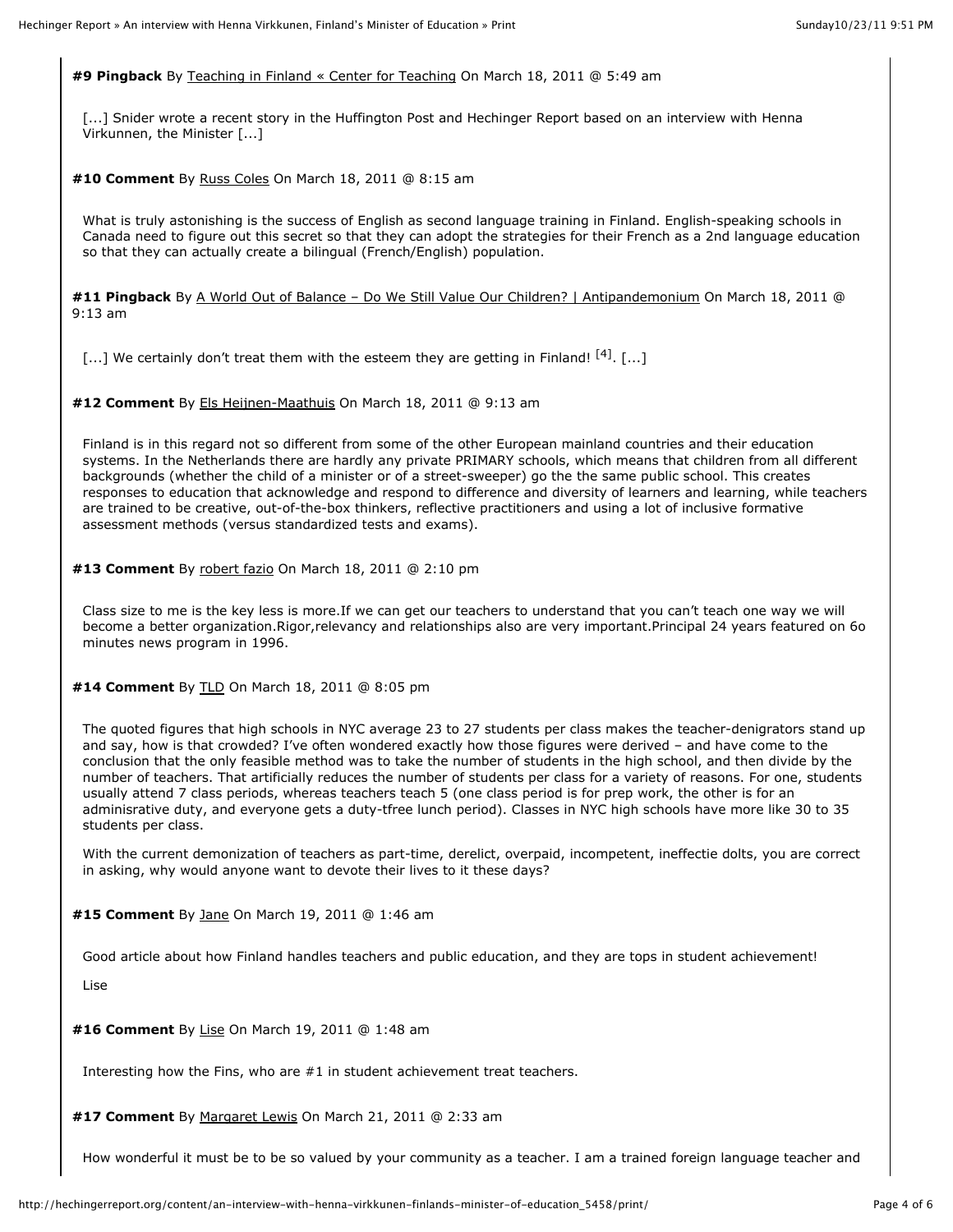the comments about immigrants continuing with their own language is supported by world wide research. Well done Finland!

I love my job. I have been teaching since 1974 and have seen a lot of changes. I have learned much from my peers and my students. I have also learned because of being a parent. Ausralia, my country, needs clever, exciting people to teach the clever, exciting students!

**#18 Comment** By Tracey Breese On March 22, 2011 @ 11:34 pm

I agree with all the above from Margaret. I also think that a question needed to be asked about the number of hours face to face that the Finnish teach. This far outweighs the debate around class sizes. I went to a John Hattie Presentation yesterday and the number of hours that we teach is about 1500 whilst our finnish counterparts teach about 800 hours face to face. This is the significant aspect on any teacher effectiveness debate. How much time to teachers have to plan and track individual student achievement? If we wnat individual excellence, we must demand more time.

**#19 Comment** By Charles R. Cooper On March 23, 2011 @ 12:59 am

Finnish teachers will bask in the glow of this report. International comparative assessments of school achievement confirm the consistently high effectiveness of Finnish teachers and schools. American public school teachers will justifiably lament their comparably less favorable situation. I know an experienced high school English teacher in the Sacramento CA region who must teach a total of 200 students in five classes each day. This onerous workload is not unusual. He and his colleagues have scant time for coordinating and planning. Their time with individual students is severely limited. California public school teachers are well represented by a statewide teachers' union, yet further draconian school funding cuts are coming soon as the state tumbles into deeper economic decline. New resources are not likely to come for several years. Cry California. Cry teachers. Cry students.

**#20 Pingback** By Reformation of Kannada Script: A brain-dead idea borrowed from the "Dravidians" | Sanskrit-Animus Begotten of Sin On April 3, 2011 @ 9:41 am

# $[...]^{[4]}$ .  $[...]$

**#21 Pingback** By A National Education That Beats the Tiger Mom Approach | Strollerderby On April 5, 2011 @ 3:30 pm

[...] recently came across this interesting (but short) interview with the Minister of Education, Henna Virkkunen. Attributes success to small class sizes, a good working partnership with the [...]

**#22 Comment** By Lari On April 20, 2011 @ 9:55 am

3. Did the interviewer find out what the content of the academic coursework is for a BA degree for the prospective elementary teacher who is admitted to the department of educational sciences (education program major)after graduation from an upper secondary general studies program and passing the matriculation exam? 4. Did the interviewer find out what the content of the academic coursework is for a BA degree for the prospective teacher of a subject in grades 7-12?

—-

In Finland, teachers need a minimum of a Masters Degree to be qualified.

**#23 Pingback** By Leren van de VS en van Finland | Wonderijs. On August 23, 2011 @ 8:18 am

[...] van de VS en van Finland Posted on August 23, 2011 by hminkema Finse minister van Onderwijs Henna Virkkunen (klik op de foto voor een [...]

Article printed from Hechinger Report: **http://hechingerreport.org**

URL to article: **http://hechingerreport.org/content/an-interview-with-henna-virkkunen-finlands-minister-ofeducation\_5458/**

URLs in this post:

[1] Image: **http://hechingerreport.org/wp-content/uploads/virkkunen4.jpg**